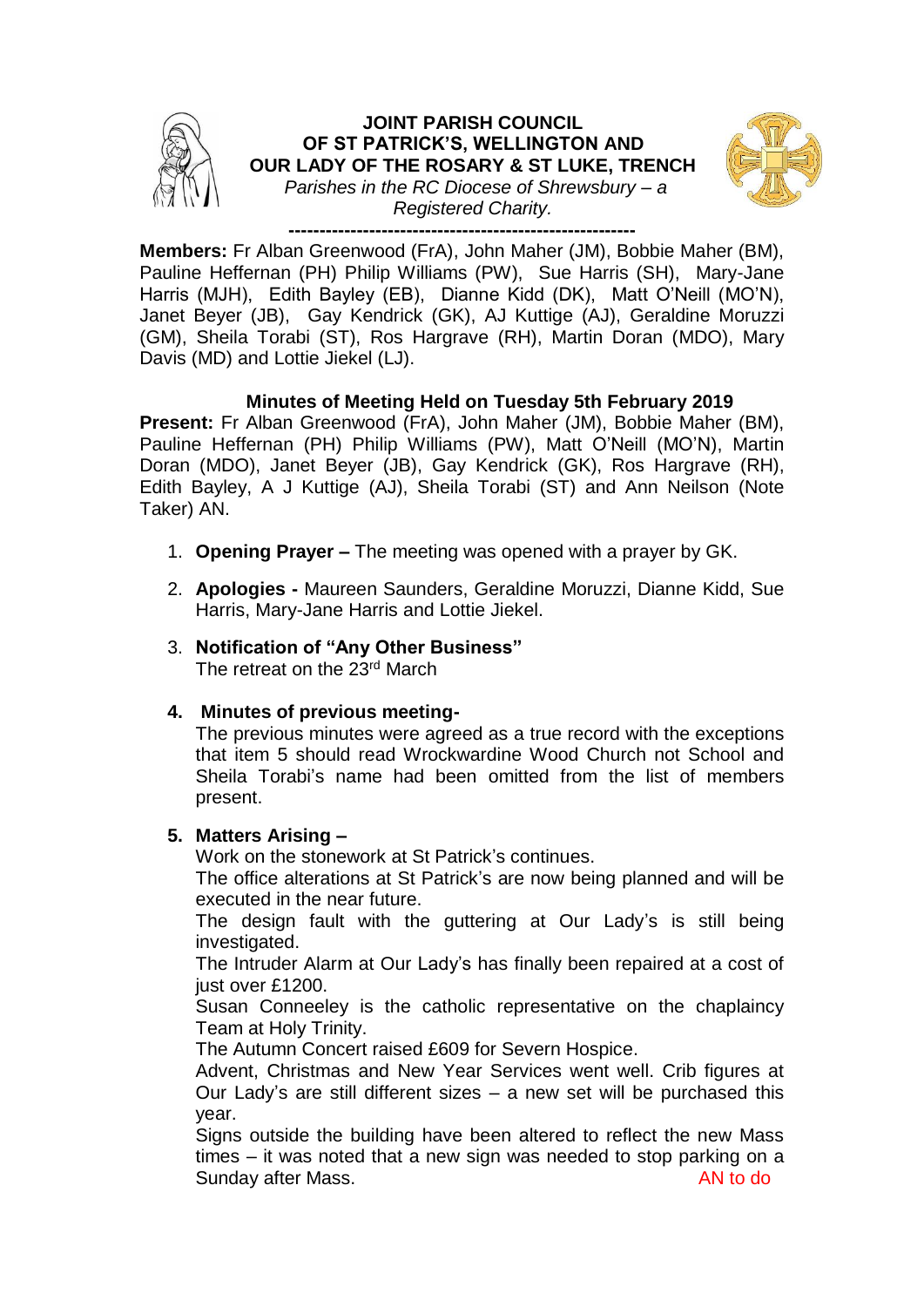# **6. Parish/ Churches Update**

St Patrick's First Communions are now into their third week of preparation with 35 children. Children's Liturgy is also very successful – numbers swelled to 51 this week.

Eucharistic Ministers at St Patrick' s are experiencing difficulties when distributing communion from the Chalice because of traffic to the toilets, this is aggravated by the additional chairs that have been put there. It was agreed that no extra rows of chairs would be put by the confessionals in future.

There was also discussion about the chaotic way in which parishioners at St Patrick's process to communion. It was decided, that in future with the assistance of ushers, the choir and altar servers would have communion first and then beginning at the back of the church parishioners would process to communion.

Our Lady & St Luke's First Communions are now into their third week of preparation, two additional children joined this week. It was requested that there should be two First Forgiveness Services as there is a large number of children this year.

#### Fr A to Action

The meeting rooms at both churches require painting. Volunteers will be asked to come forward one Saturday to complete this task.

#### Fr A to Action

A plumber is needed to replace the tap in the disabled toilet and to look at one of the toilet seats in the ladies at Our Lady's.

# **7. Schools Updates**

*St Patricks School –*

The recent Ofsted was good and so the next Ofsted will not be for another 4 years*.*

St Patrick's school has 257 pupils currently attending and is over subscribed for the September intake.

In Advent the children took Mission Boxes home to raise funds for Mission Together.

Christmas Stations of the Cross were well supported by parents and the choir was excellent. The Mini-Vinnies took a door collection for Myanga and raised £221.

Mini-Vinnies also arranged an Afternoon Tea for senior parishioners with entertainment from reception class and the choir – 40 people attended.

Plans for this year include a Mission Week, Ash Wednesday Mass in school, the Bishop celebrating Mass on the 15th March as part of their 60 years celebration and a Cafod Fast Day for Lent. Work across the Federation is progressing well.

*St Luke's School –*The school is full and oversubscribed. Space is at a premium and the school is looking at potential ways to increase the numbers of classrooms and request the churches support in their endeavours.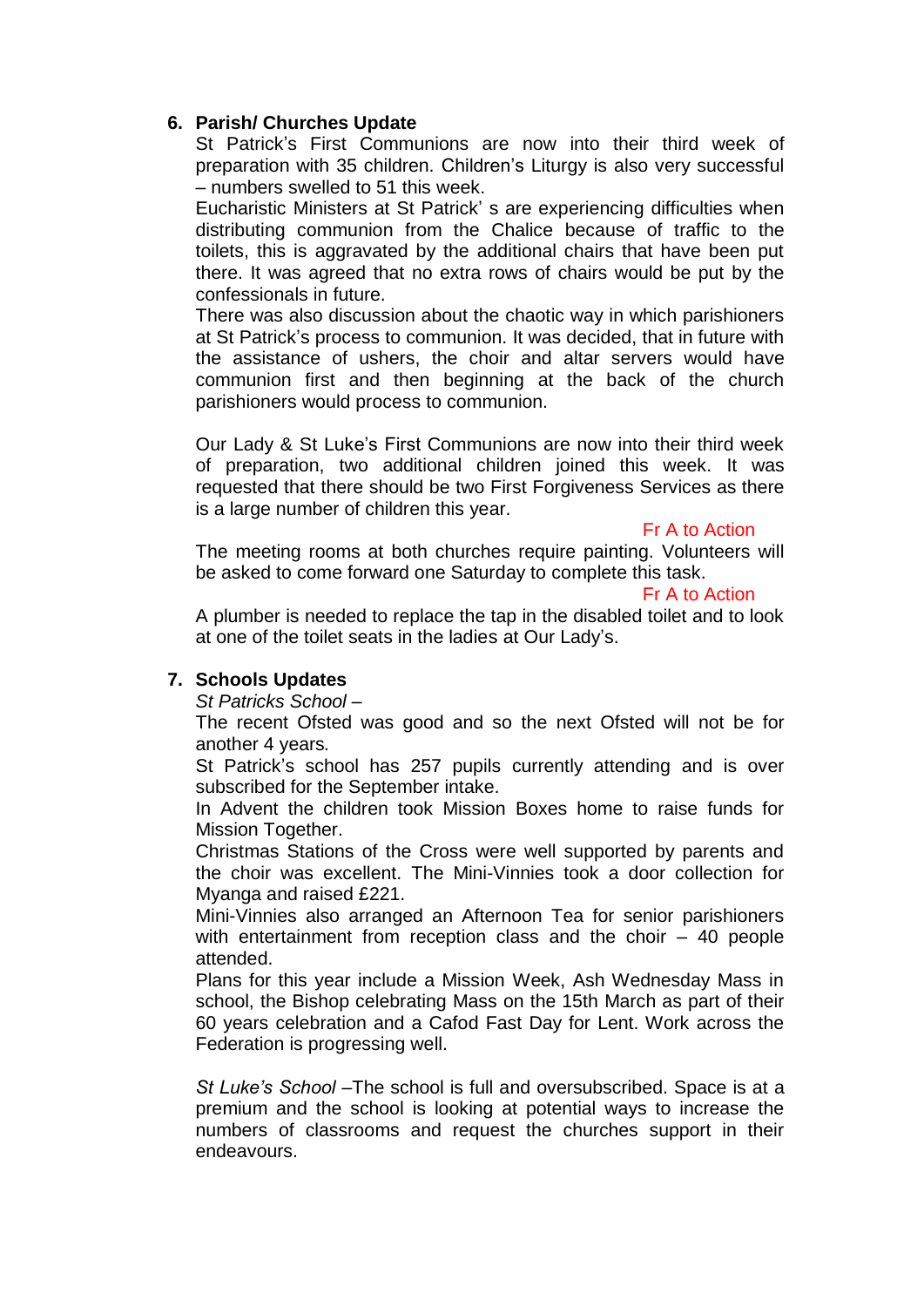There was a Prayer Trail in church one day in Advent for the children which was very successful. Next year it is planned to leave the Prayer Trail in church for several days so that parishioners can see what the children are doing.

The Carol Service was successful and was well attended.

The Federation is working well and St Peter & St Paul school now has a catechist to work with the first Communion children – currently they have 17 children.

### **8. Social Events Update**

A date was set for the next Social Committee meeting  $-26$ <sup>th</sup> February 19:15 at Our Lady's. The Committee will arrange a celebration for St Patrick's Day, as well as plan other events for both parishes.

The Christmas Raffle at Our Lady's raised £620.80 but sadly expenses were £449. It was discussed that in past years donations had been asked for towards the money prizes. Unfortunately, this was not done this year, largely because no one had advised Fr Alban of this procedure. Thanks were expressed to the school/parents for the amount of items donated: a spare hamper was given to the CWL which was used as a raffle prize, for which they were grateful.

There was discussion around the timing of raffles as parishioners have lots of requests for money.

### **9. Plans for Lent, Triduum/Easter**

Laminated Stations of the Cross have been purchased for Our Lady's. After discussion it was decided to hold a meeting for Choir leaders and Fr Alban to discuss the Lent & Easter Services. Services are likely to be held in the same venues as last year. The meeting will be held at Our Lady's on the 25<sup>th</sup> February at 19:15.

# **10.Telford in Lourdes 2019**

The dates this year are  $25<sup>th</sup>$  July -  $2<sup>nd</sup>$  August. Due to the increased costs of the train, it has been decided this year to travel by coach - £545 or by plane £720. Following discussion, it was decided that jointly our parishes would sponsor a parishioner to go to Lourdes and an accompanying carer if needed.

#### **11.Parishioner Points**

• Terry Locket was concerned that there had been no mention in the Parish Newsletter of the recent celebrations for the 60<sup>th</sup> anniversary of St Patrick's School and asked the PPC to discuss the possibility that a representative from each school could be invited to attend PPC meetings.

Following discussion, it was noted that a request for associated memorabilia about St Patrick's anniversary was in the newsletter before the event, but details of the event itself were not communicated to the parish Newsletter. The event was covered successfully in Facebook which resulted in the attendance of many ex-pupils, some from some distance away.